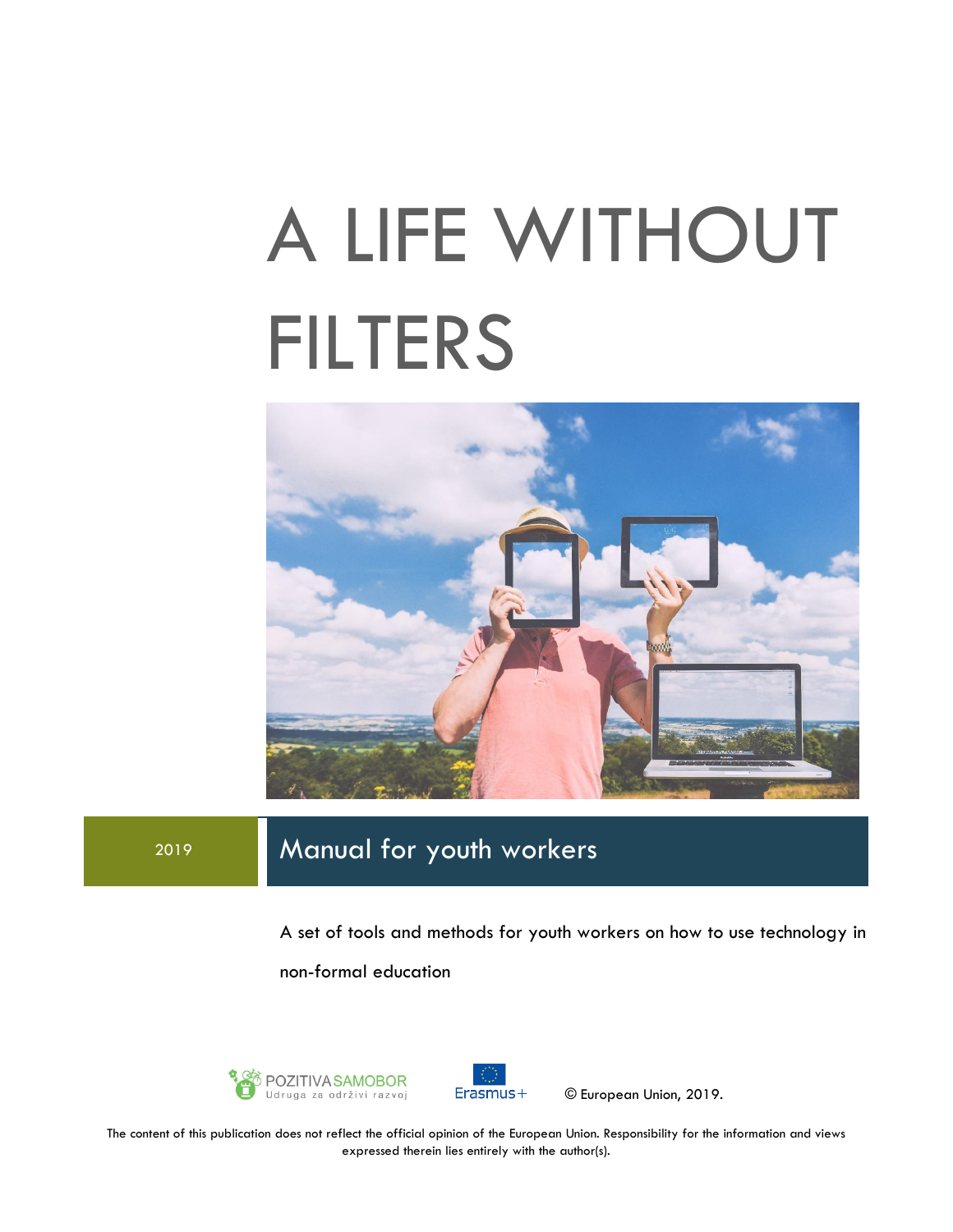# A life without filters

#### **M A N U A L F O R Y O U T H W O R K E R S**

### INTRODUCTION

#### **Technology & Youth**

The use of technology among youth is becoming more prominent every day. Although technologies through media and electronic gadgets are able to help youth to gain vast amounts of knowledge, teach them how to be independent and give them access to educational resources; there are some negative influences that are accompanied with the positive ones which should not be neglected.

Introducing technology to youth at young age can have adverse effects in their personal lives, their relationships with others, and their health in the future. It can also lead youth to social isolation and give rise to other serious physical and mental diseases such as obesity, computer vision syndrome and depression (Alghamdi, 2016.).

A comprehensive study called #StatusOfMind, which was released May 2017 by the Royal Society for Public Health, examined the effects of social media on young people's health and brought conclusions on 5 negative effects that social media has on young people: it increases their anxiety and depression, it is leading to poor sleep, negatively affects their body image, increases the risk of cyberbullying and a "fear of missing out".

Within partner organizations we perceive youth as the engine of future world; however, we are aware that it is our duty, duty of the youth workers, to turn negative effects of technology use into positive ones as far as both personal and professional development of youth is concerned. Within our activities, we came to conclusion that young people are increasingly perceiving social media as an escape from the real world, which negatively affects their relationships with others as well as their general progress. It is almost impossible to isolate technology and neutralize its effects; our standpoint is that, with increase of its use in daily life, the focus should be on its proper integration and making the best out of opportunities it offers.

**The number one benefit of information technology is that it empowers people to do what they want to do. It lets people be creative. It lets people be productive. It lets people learn things they didn't think they could learn before, and so in a sense it is all about potential.** 

**[Steve Ballmer]**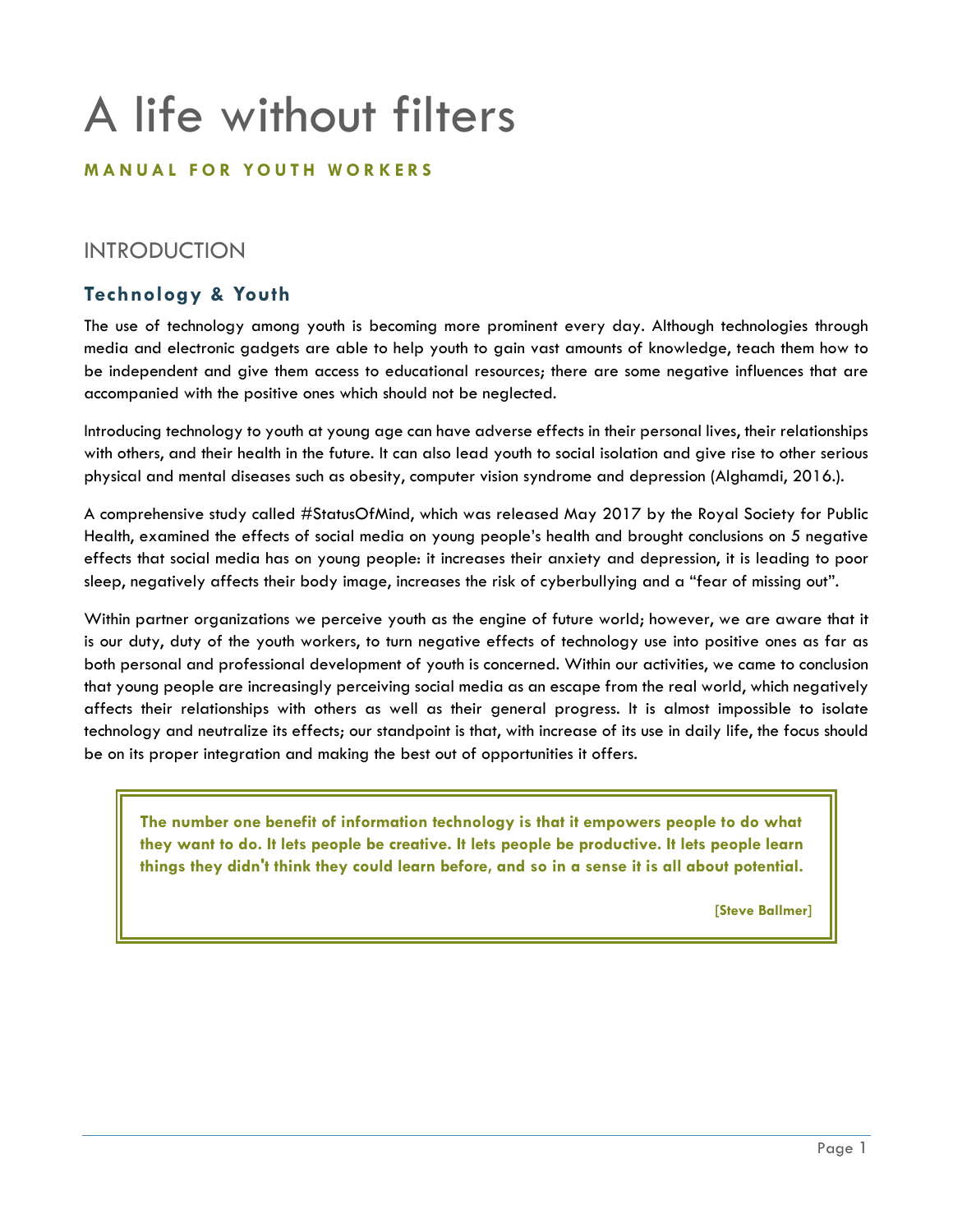#### **About the project & the manual**

This manual is a result of the Erasmus+ project **"A life without filters"** (mobility of youth workers – training course) that was implemented in Samobor, Croatia from 13<sup>th</sup> until 19<sup>th</sup> of April 2019. Project was developed and implemented by consortium comprised of the following partner organizations: (1) **Association for sustainable development Pozitiva Samobor** (Croatia) as the leading partner; (2) **Youth Euroasia** (Turkey); (3**) Loesje Bitola** (Macedonia); (4) **Youthfully Yours** (Slovakia); (5**) Fiatalok az Élhető Környezetért Egyesület** (Hungary); (6) **Asociacion Juvenil Intercambia** (Spain); (7) **Eurosud** (Italy); (8) **Asociatia Tinerilor cu Initiativa Civica** (Romania); (9) **Latvian Red Cross** (Latvia); (10) **Get Involved** (Bulgaria); (11) **Alter Ego** (Greece).

This project was developed to **equip youth workers with tools and methods that will enable them to integrate technology into learning, by creating the meaningful learning opportunities needed to engage and motivate youth today ("how to change digital into real life").**

Through a cycle of interactive workshops based on **non-formal education methods**, participants gained knowledge and skills in the field of technology and explored existing tools and methods for using technology in working with youth. One of the goals was also to create a new manual for youth work that combines acquired knowledge and new, innovative methods for incorporating technology into the education and training of young people as target groups. Such participatory methods were developed within the following areas identified as significant for youth work: **employment and increasing employability, awareness and being informed, social skills and active citizenship.**

Such project results are the basis for the integration of modern methods in working with youth and can act preventively to counteract negative effects of technology on youth.

**New technology is not good or evil in and of itself. It's all about how people choose to use it.** 

**[David Wong]**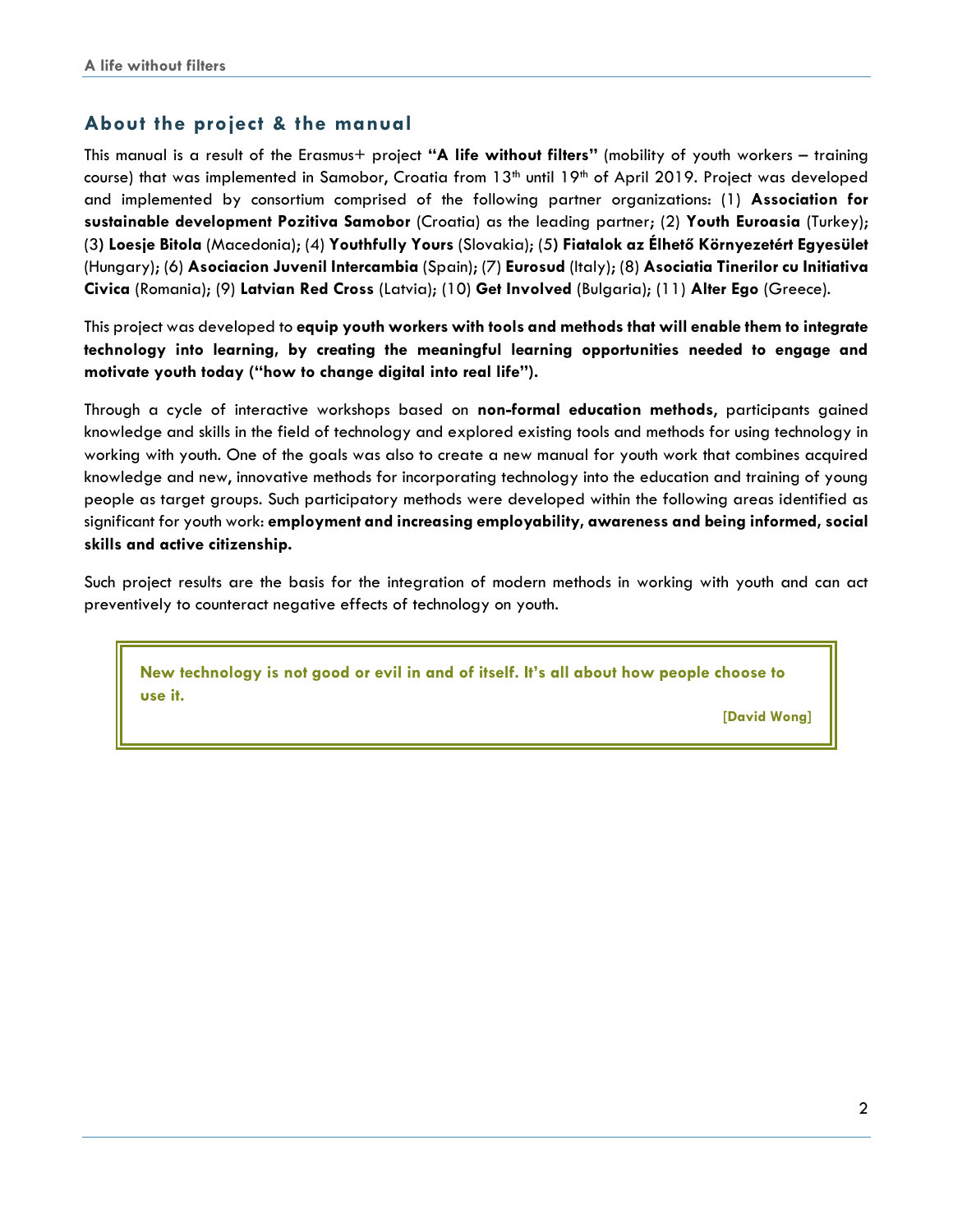

# Employment & increasing employability

## **Practical examples that use technology for enhancing employment and job opportunities of youth**

- (1) **BEHANCE** platform useful for visual presentation, graphic design, architecture etc. The platform enables users to showcase their own & discover others' creative work. It can be used as an addition (portfolio) to CV when applying for a job. [\[https://www.behance.net/\]](https://www.behance.net/)
- (2) **INSTAGRAM HASHTAGS** a specific hashtags can be used by creative individuals to share their work and by employers to find new employees (by searching a specific hashtag, e.g. #JobSearch or #JobHunt, #NowHiring, #JobOpening). [\[https://www.instagram.com/explore/tags/jobhunt/\]](https://www.instagram.com/explore/tags/jobhunt/)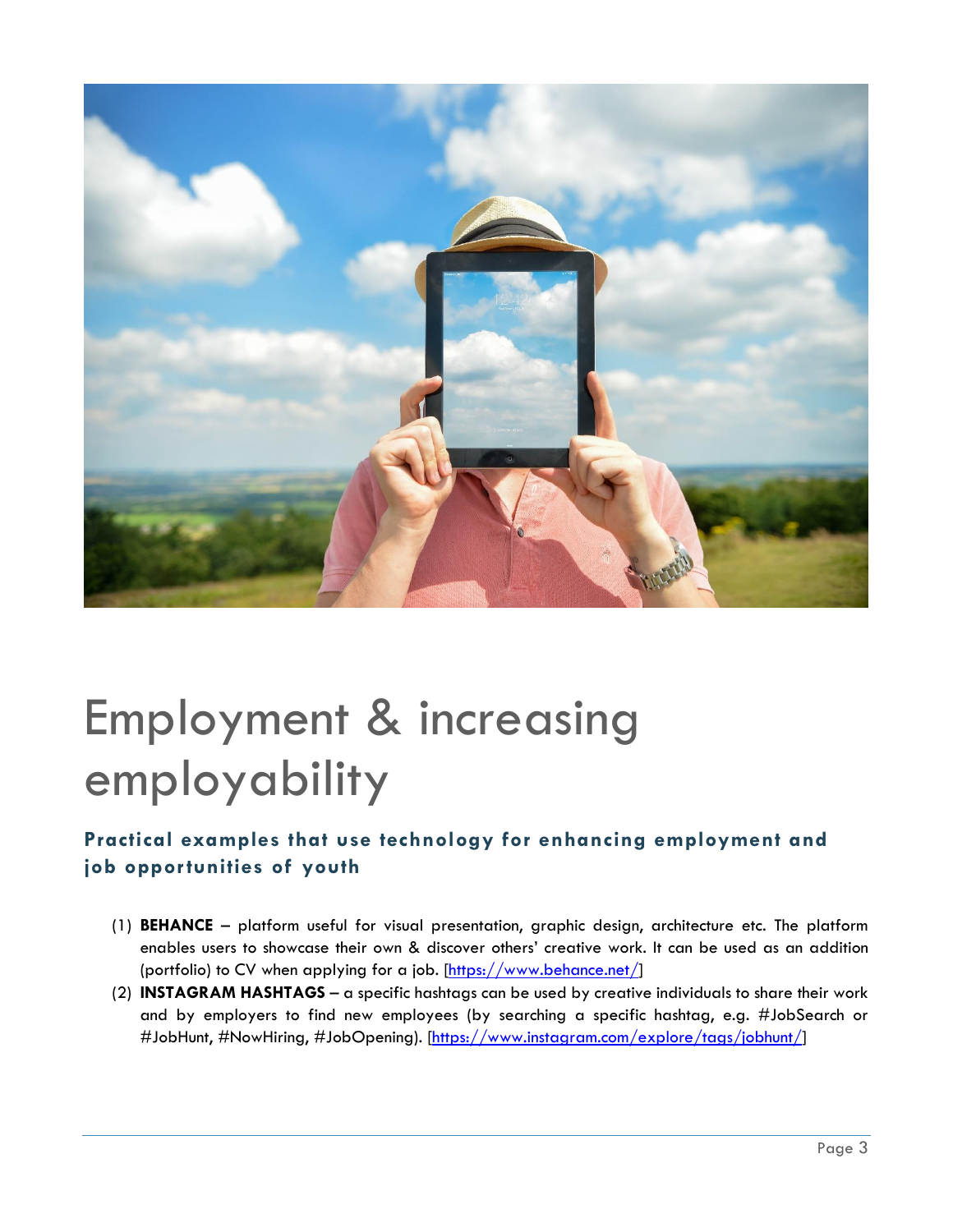#### **A life without filters**

(3) **LINKEDIN** – individuals can share information about their career, education, skills etc. They can search for job offers and employers can search for potential employees. It is also a place to gain new contacts and exchange information. [\[https://hr.linkedin.com/\]](https://hr.linkedin.com/)

### **Activity**

| Name of the activity:               | X-Factor - Job edition                                                         |
|-------------------------------------|--------------------------------------------------------------------------------|
| <b>Duration:</b>                    | 1,5 hours                                                                      |
| Size of the group:                  | Smaller groups of 6 people, full size of the group can vary depending          |
|                                     | on the number of facilitators                                                  |
| <b>Materials:</b>                   | Projector, papers, pens                                                        |
| Suggested technology:               | Canva [https://www.canva.com/], Prezi [https://prezi.com/]                     |
| <b>Competences to be developed:</b> | Presentation skills, creative thinking, professional evaluation                |
| Goals:                              | Goal this activity is, through simulation of X-Factor model (talent show)      |
|                                     | for each of the participants to (1) take a role of a person searching for      |
|                                     | a specific job and having a job interview, as well as to (2) take a role       |
|                                     | of evaluator/employer and select the best candidate.                           |
| Detailed description of the         | (1) Give introductory instructions to the participants and explain             |
| activity:                           | them the goal of the activity.                                                 |
|                                     | (2) Work in plenum. Give each of the participants pen and paper,               |
|                                     | with a task to write down a short profile of a person searching                |
|                                     | for a job, with a specific background (education, training etc.)               |
|                                     | and a specific job position he/she will be applying for (e.g.                  |
|                                     | plumber, business analyst etc.). Handouts are available in                     |
|                                     | addition to this workshop.                                                     |
|                                     | Time framework: 10 minutes                                                     |
|                                     | (3) Divide participants in teams of 6 people. In each of the teams,            |
|                                     | 3 people will present X-Factor jury and 3 people will be job                   |
|                                     | candidates. After first round of presentations, they will change<br>the roles. |
|                                     | (4) Each of the 3 job candidates should randomly choose one of the             |
|                                     | short profiles of person searching for a job, created in plenum                |
|                                     | in first phase of the workshop. They should individually prepare               |
|                                     | themselves for presentation/job interview based on the given                   |
|                                     | profile. The goal is to use available technologies (such as                    |
|                                     | Canva, Prezi etc.) to create dynamic and innovative                            |
|                                     | presentations (Why am I the best candidate for this position?)                 |
|                                     | Time framework: 20 minutes                                                     |
|                                     | (5) Each participant has 5 minutes for their presentation and time             |
|                                     | should be strictly limited. After each of the presentations, each              |
|                                     | member of the jury has possibility to ask a question.                          |
|                                     | (6) After a round of 3 presentations, the jury will deliver a decision         |
|                                     | on the best candidate, together with their feedback and                        |
|                                     | arguments.                                                                     |
|                                     | (7) Within each group, participants should change roles (jury and              |
|                                     | job candidates) and repeat the same procedure.                                 |
| <b>Questions for debriefing:</b>    | How did you feel in the role of the jury, and how in the role of the job       |
|                                     | candidate?                                                                     |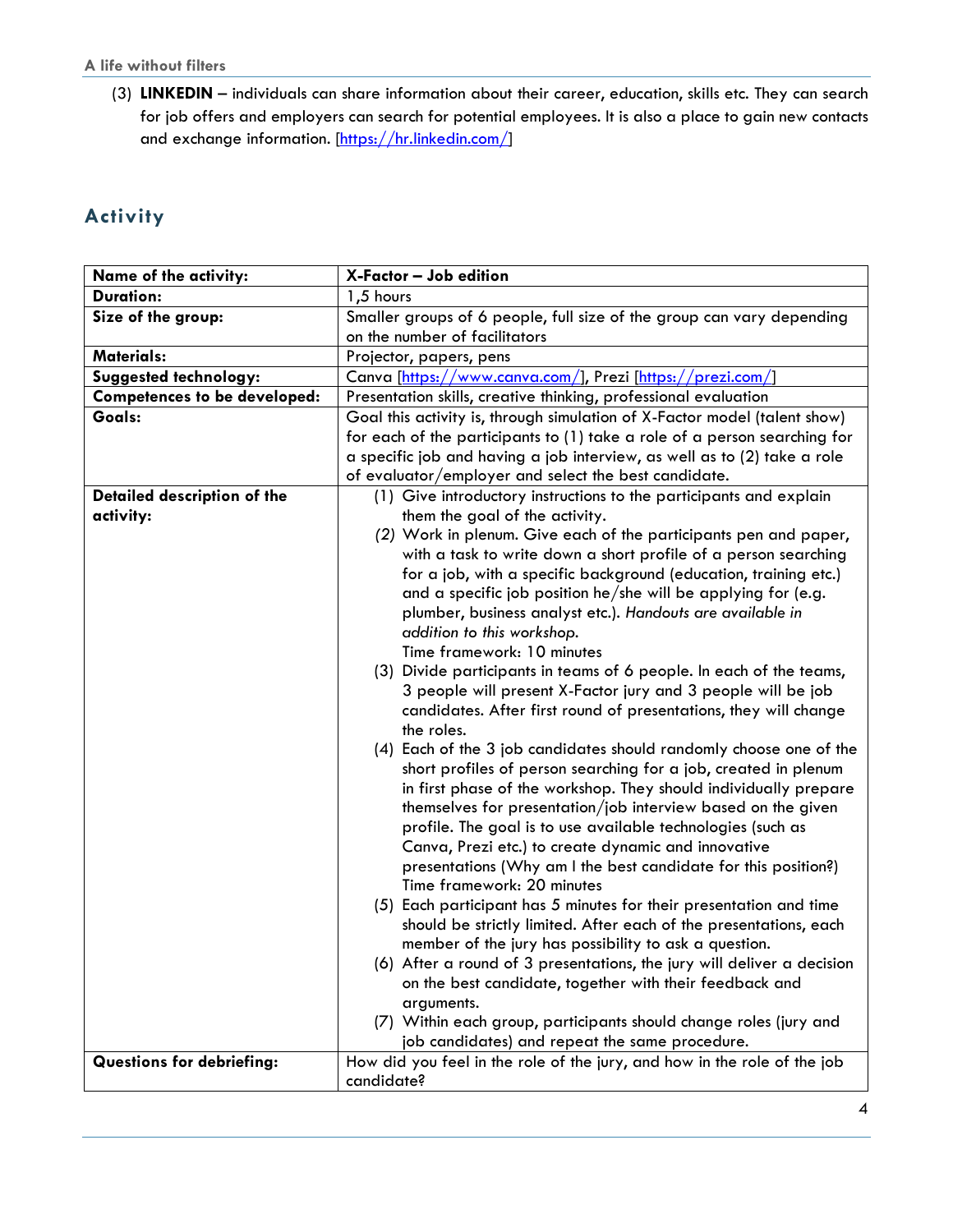| What was important to you as the candidate, and what as the jury? Is      |
|---------------------------------------------------------------------------|
| there any difference in the perspectives and does it help to put yourself |
| in both of the roles?                                                     |
| Which technology did you use for your presentation and why did you        |
| choose it?                                                                |
| What is your overall opinion about the activity?                          |

#### **Handouts**

Related to point (2) of the activity description.

Dear participants,

your task is to think creatively and fill in the following form with information about a specific person searching for a specific job. It can be anything you can think of, just make sure to make it realistic and clear/understandable for your colleague who will be taking that role. Namely, your imaginary person/job applicant will be presented by one of your colleagues from the group and his/her goal will be to win the competition/job interview for his dream job.

| <b>Name and surname:</b>                                      |  |
|---------------------------------------------------------------|--|
| Age:                                                          |  |
| <b>Education:</b>                                             |  |
| Previous experience:                                          |  |
| <b>Hobbies</b><br>specific<br>and/or<br>other<br>information: |  |
| Applying for job/position:                                    |  |

#### **Example**:

| <b>Name and surname:</b>                      |                                               |
|-----------------------------------------------|-----------------------------------------------|
|                                               | Clark Kent                                    |
| Age:                                          | 40                                            |
|                                               |                                               |
| <b>Education:</b>                             | Smalville highschool                          |
|                                               |                                               |
| Previous experience:                          |                                               |
|                                               | Farmer, super hero journalist                 |
| specific<br><b>Hobbies</b><br>and/or<br>other |                                               |
| information:                                  | Yoga, origami                                 |
| Applying for job/position:                    |                                               |
|                                               | Door-to-door salesman (sells vacuum cleaners) |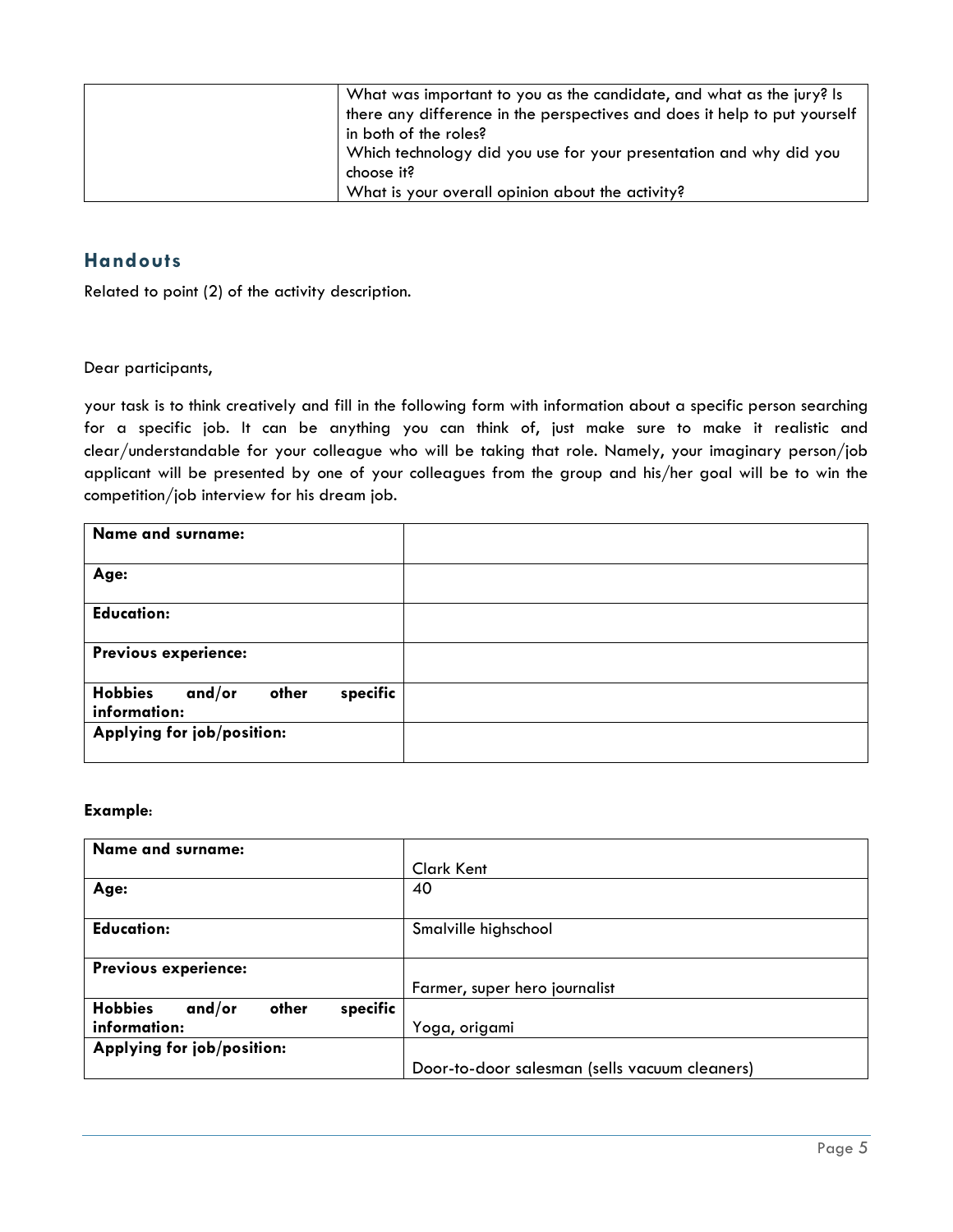

# Awareness & being Informed

Nowadays young generation has an easy access to information through different types of technology. When they check their social media, they encounter various information and they don't know which one is true and which one is false. Therefore, it is utterly important to develop their skills in order to be able to distinguish them.

In the literature, this skill is called **media literacy**. It provides a framework to access, analyze, evaluate and create messages in a variety of forms – from print, to video, to Internet.

This part of the manual is designed to provide youth workers with tools and methods in the particular field. Overall goal is to help young people to gain necessary skills to **access, analyze and evaluate the right information.** This part contains tips and fact-checking sites, as well as the workshop developed to increase media literacy of young people.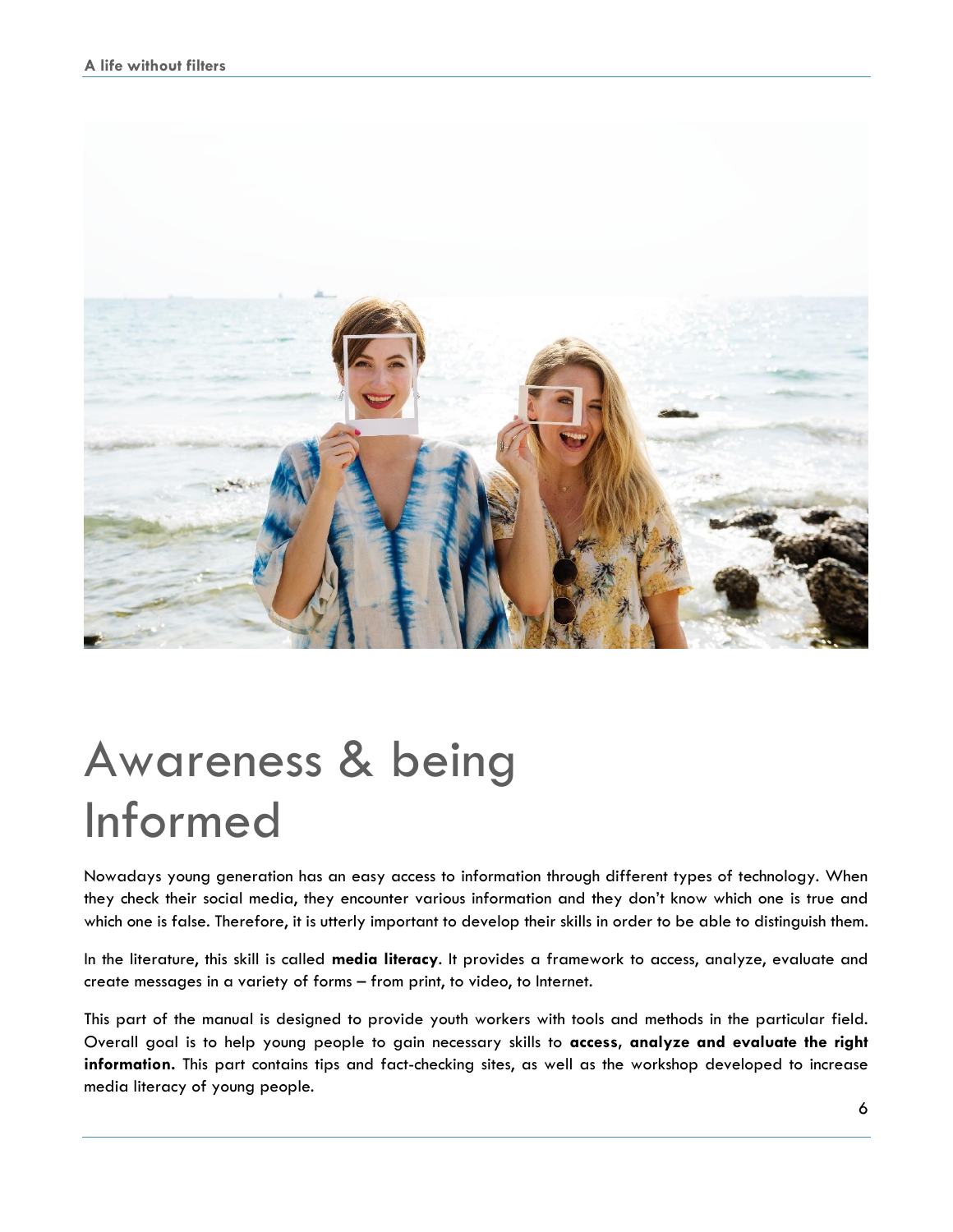#### **Practical examples that use technology for enhancing awareness and the process of receiving relevant information for youth**

- (1) **TINEYE** online tool which uses image recognition to search for images and find matches to your search image. TinEye is mainly used to find out where an image came from, or get more information about it; research or track the appearance of an image online; locate web pages that make use of an image you have created; discover modified or edited versions of an image; help with image attribution. [\[https://www.tineye.com/\]](https://www.tineye.com/)
- (2) **FACTCHECK**  a project of the Annenberg Public Policy Center of the University of Pennsylvania. The APPC was established by publisher and philanthropist Walter Annenberg to create a community of scholars within the University of Pennsylvania that would address public policy issues at the local, state and federal levels. They act as nonprofit "consumer advocate" for voters that aims to reduce the level of deception and confusion in U.S. politics. They monitor the factual accuracy of what is said by major U.S. political players in the form of TV ads, debates, speeches, interviews and news releases. Their goal is to apply the best practices of both journalism and scholarship, and to increase public knowledge and understanding. [\[https://www.factcheck.org/\]](https://www.factcheck.org/)
- (3) **SNOPES**  Snopes got its start in 1994, investigating urban legends, hoaxes, and folklore. Founder David Mikkelson, later joined by his wife, was publishing online before most people were connected to the internet. As demand for reliable fact checks grew, so did Snopes. Now it's the oldest and largest fact-checking site online, widely regarded by journalists, folklorists, and readers as an invaluable research companion. When misinformation obscures the truth and readers don't know what to trust, Snopes.com's fact checking and original, investigative reporting lights the way to evidence-based and contextualized analysis. [\[https://www.snopes.com/\]](https://www.snopes.com/)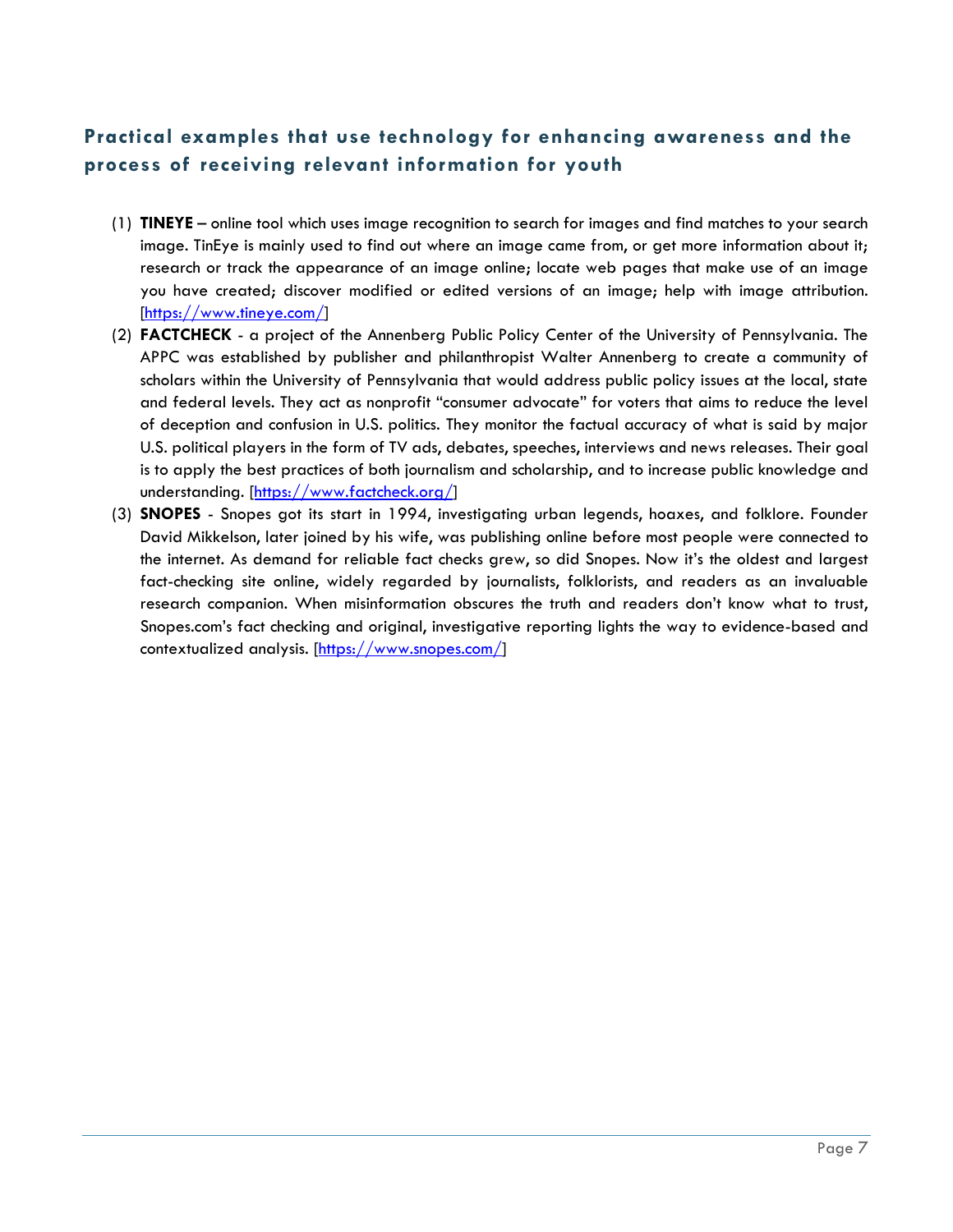### **Activity**

| Name of the activity:                    | <b>Media Hunters</b>                                                                                                                                                                                                                                                                                                                                                                                                                                                                                                                                                                                                                                                                                                                                                                                                                                                                                                                                                                                                                                                                                                      |
|------------------------------------------|---------------------------------------------------------------------------------------------------------------------------------------------------------------------------------------------------------------------------------------------------------------------------------------------------------------------------------------------------------------------------------------------------------------------------------------------------------------------------------------------------------------------------------------------------------------------------------------------------------------------------------------------------------------------------------------------------------------------------------------------------------------------------------------------------------------------------------------------------------------------------------------------------------------------------------------------------------------------------------------------------------------------------------------------------------------------------------------------------------------------------|
| <b>Duration:</b>                         | 1,5 hours                                                                                                                                                                                                                                                                                                                                                                                                                                                                                                                                                                                                                                                                                                                                                                                                                                                                                                                                                                                                                                                                                                                 |
| Size of the group:                       | Group of 10 to 30 people                                                                                                                                                                                                                                                                                                                                                                                                                                                                                                                                                                                                                                                                                                                                                                                                                                                                                                                                                                                                                                                                                                  |
| <b>Materials:</b>                        | Laptops/mobile phones, papers, pens                                                                                                                                                                                                                                                                                                                                                                                                                                                                                                                                                                                                                                                                                                                                                                                                                                                                                                                                                                                                                                                                                       |
| Suggested technology:                    | Canva [https://www.canva.com/], Tineye [https://www.tineye.com/],<br>social networks                                                                                                                                                                                                                                                                                                                                                                                                                                                                                                                                                                                                                                                                                                                                                                                                                                                                                                                                                                                                                                      |
| <b>Competences to be developed:</b>      | Digital skills, analytical thinking (research and media literacy, critical<br>thinking, creative skills, communication skills, teamwork                                                                                                                                                                                                                                                                                                                                                                                                                                                                                                                                                                                                                                                                                                                                                                                                                                                                                                                                                                                   |
| Goals:                                   | Goal this activity is to develop understanding of the meaning and<br>importance of media literacy as well as skills of the participants on how<br>to differ true from false information.                                                                                                                                                                                                                                                                                                                                                                                                                                                                                                                                                                                                                                                                                                                                                                                                                                                                                                                                  |
| Detailed description of the<br>activity: | The activity is divided into 3 parts:<br>(1) Divide participants into groups of 5. During the first 5<br>minutes, participants should work individually and think<br>about what media literacy means to them. In next 10<br>minutes, they should discuss their conclusions within a group<br>and form a common definition (from their personal/team<br>perspective of the term "media literacy".<br>(2) Prepare examples of fake and real news, depending on the<br>size of the group (participants should be divided in the<br>groups of 5, and each group should receive 4 examples of<br>news- you can choose how many real, and how many false).<br>Within time framework of 15 minutes, participants should<br>discuss and bring conclusions on the given news.<br>(3) The goal of this part of the activity is for participants to<br>work in plenum and create a campaign to increase<br>awareness among young people about fake news,<br>disinformation and importance of media literacy (by<br>creating slogan, hashtag, poster etc.). Time framework: 40<br>min for preparation and 5 minutes for presentation. |
| <b>Questions for debriefing:</b>         | What were your main conclusions throughout this activity?<br>Do you feel that your media literacy has increased and how?<br>What do you think about young people being aware of the issues we<br>discussed?<br>What can you do to improve media literacy of your target group(s)?                                                                                                                                                                                                                                                                                                                                                                                                                                                                                                                                                                                                                                                                                                                                                                                                                                         |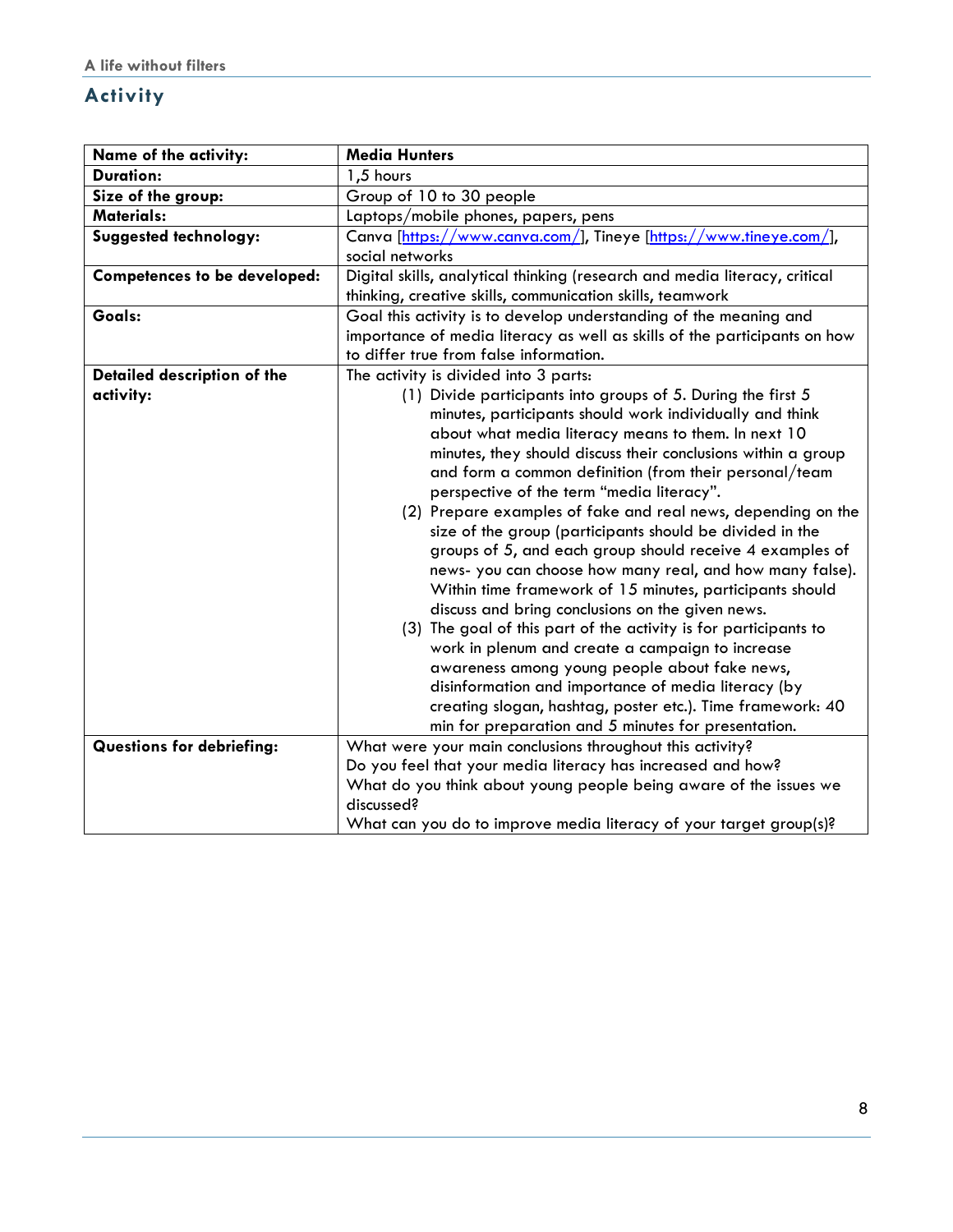

# Social skills

Technology has a role in helping youth to develop their social and emotional skills. It helps teachers to work more efficient, gives students access to more information and creates opportunities for feedback, reflection and revision.

According to **World Economic Forum** and it's 2015. report, young people need to be equipped with digital skills to fully participate in 21st century society. The same report shows that **communication, initiative** and **leadership skills** are both important and complementary to traditional academic skills like literacy and numeracy. World Economic forum argues for greater adoption of technology to impact these skills.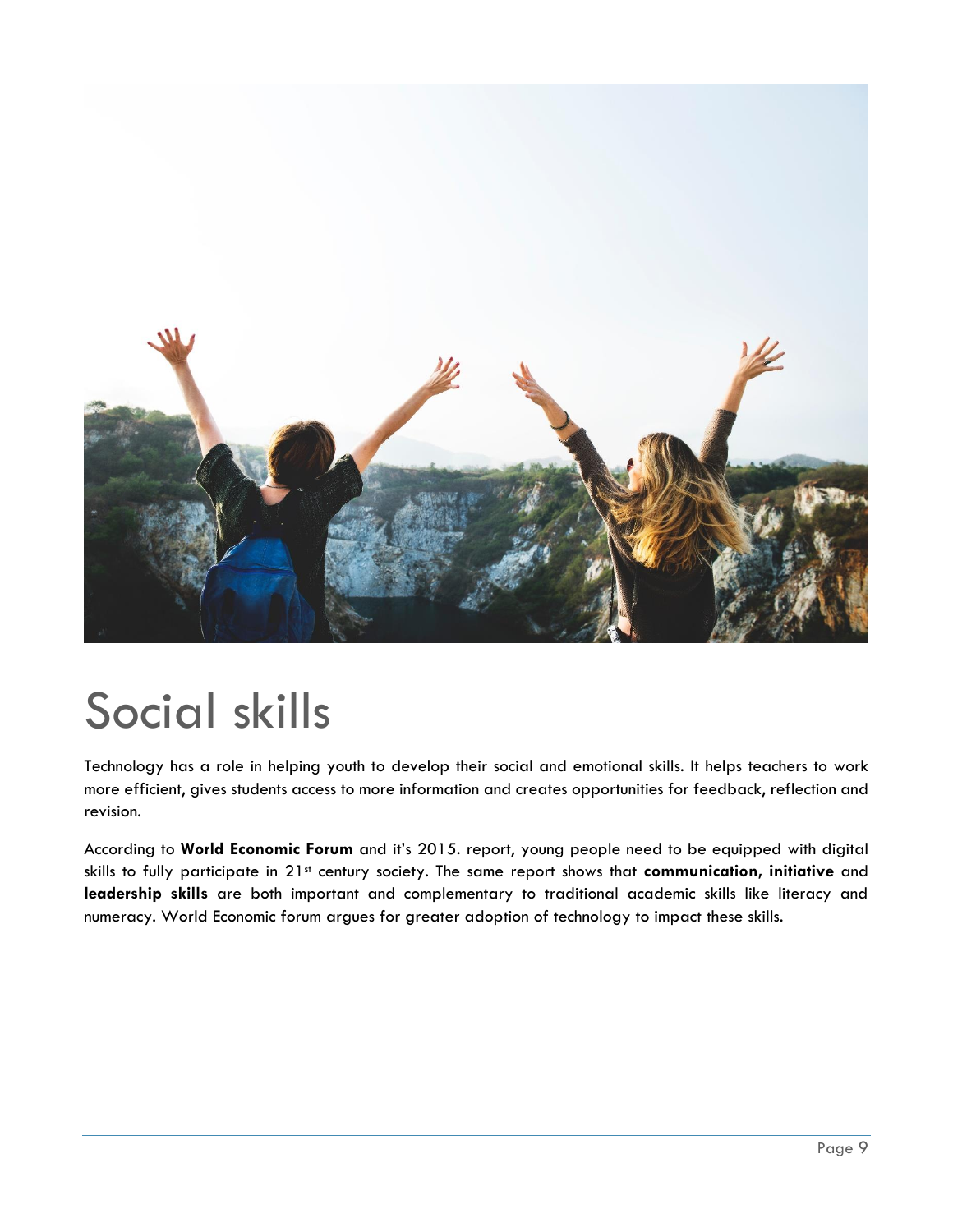# **Practical examples that use technology for enhancing social skills of young people**

- (1) **KAHOOT!** Kahoot! is a game-based learning platform. Kahoots are best played in a group setting, for example, a classroom. Players answer the questions on their own devices, while games are displayed on a shared screen to unite the lesson. It creates a 'campfire moment' encouraging players to look up and celebrate together. Besides creating your own kahoots, you can search among millions of existing games. Social learning promotes discussion and pedagogical impact, whether players are in the same room or on the other side of the globe. After a game, encourage players to create and share their own kahoots to deepen understanding, mastery and purpose, as well as engage in peer-led discussions. When a learner becomes a leader, that's a true magic moment! [\[https://kahoot.com/\]](https://kahoot.com/)
- (2) **SLI.DO** Slido is an audience interaction tool for meetings, events and conferences. It offers interactive Q&A, live polls and insights about your audience. What you can do with Sli.do: let your participants ask questions from any device and vote for the ones they like the most; ask your audience their opinion and display the results in real-time; capture the best ideas from your team members on anything from your company strategy to the agenda for your next offsite; meet your most influential participants and discover which topics resonated the most with your audience. [\[https://www.sli.do/\]](https://www.sli.do/)
- (3) **DUOLINGO**  Duolingo is the most popular language-learning platform and the most downloaded education app in the world, with more than 300 million users. The company's mission is to make education free, fun and accessible to all. Duolingo is designed to feel like a game and scientifically proven to be effective. The ultimate goal of Duolingo is to give everyone access to a private tutor experience through technology.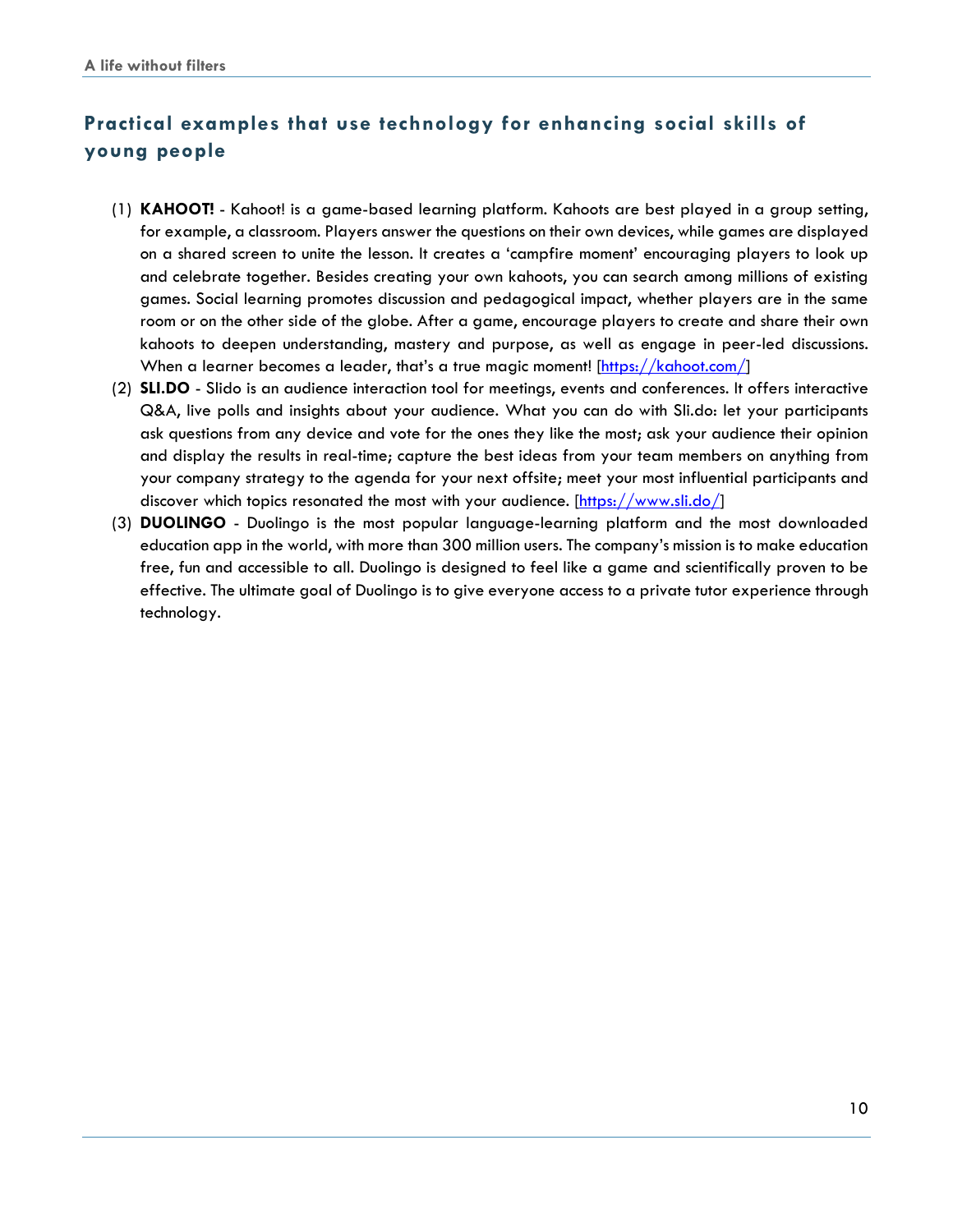# **Activity**

| Name of the activity:            | Be the change!                                                                                  |
|----------------------------------|-------------------------------------------------------------------------------------------------|
| <b>Duration:</b>                 | 1,5 hours                                                                                       |
| Size of the group:               | Group of $16$ to $30$ people $+2$ youth workers                                                 |
| <b>Materials:</b>                | Laptops, projector, papers, pens                                                                |
| Suggested technology:            | Kahoot! [https://kahoot.com/]                                                                   |
| Competences to be developed:     | Presentation skills, teamwork, sense of initiative and entrepreneurship,                        |
|                                  | creativity, time management, social skills                                                      |
| Goals:                           | Goal this activity is to tackle various topics (depending on the type of                        |
|                                  | the project/programme within which this activity is implemented) by                             |
|                                  | using technology, therefore increasing initiative, active participation and                     |
|                                  | communication of the participants.                                                              |
| Detailed description of the      | (1) Divide participants into the groups of 4-6 people. Each                                     |
| activity:                        | team should be given a different topic, depending on the                                        |
|                                  | main topic of the project/programme (e.g. equality,                                             |
|                                  | inclusion, gender issues, minorities etc.).                                                     |
|                                  | (2) Task of the participants is to develop a Kahoot! Quiz with                                  |
|                                  | 10 questions (each with 4 potential answers) based on their                                     |
|                                  | topic with a focus on most important information, interesting                                   |
|                                  | facts and relevant aspects for the participants. Time                                           |
|                                  | framework: 30 minutes                                                                           |
|                                  | (3) Each team should present their quiz, while rest of the                                      |
|                                  | participants are taking part in it. In order to make it more                                    |
|                                  | dynamic, you can include competition for the best team                                          |
|                                  | according to points won (in all of the quizzes presented)                                       |
| <b>Questions for debriefing:</b> | and/or competition for the best quiz.                                                           |
|                                  | How was it for you to create your quiz? How did you conclude which<br>information are relevant? |
|                                  | How did you decide upon the questions integrated in your quiz? How                              |
|                                  | was for you to cooperate with your teammates?                                                   |
|                                  | Which one of the quizzes were you most satisfied with and why?                                  |
|                                  | In what kind of situations and environments can you use Kahoot! in your                         |
|                                  |                                                                                                 |
|                                  | everyday life?                                                                                  |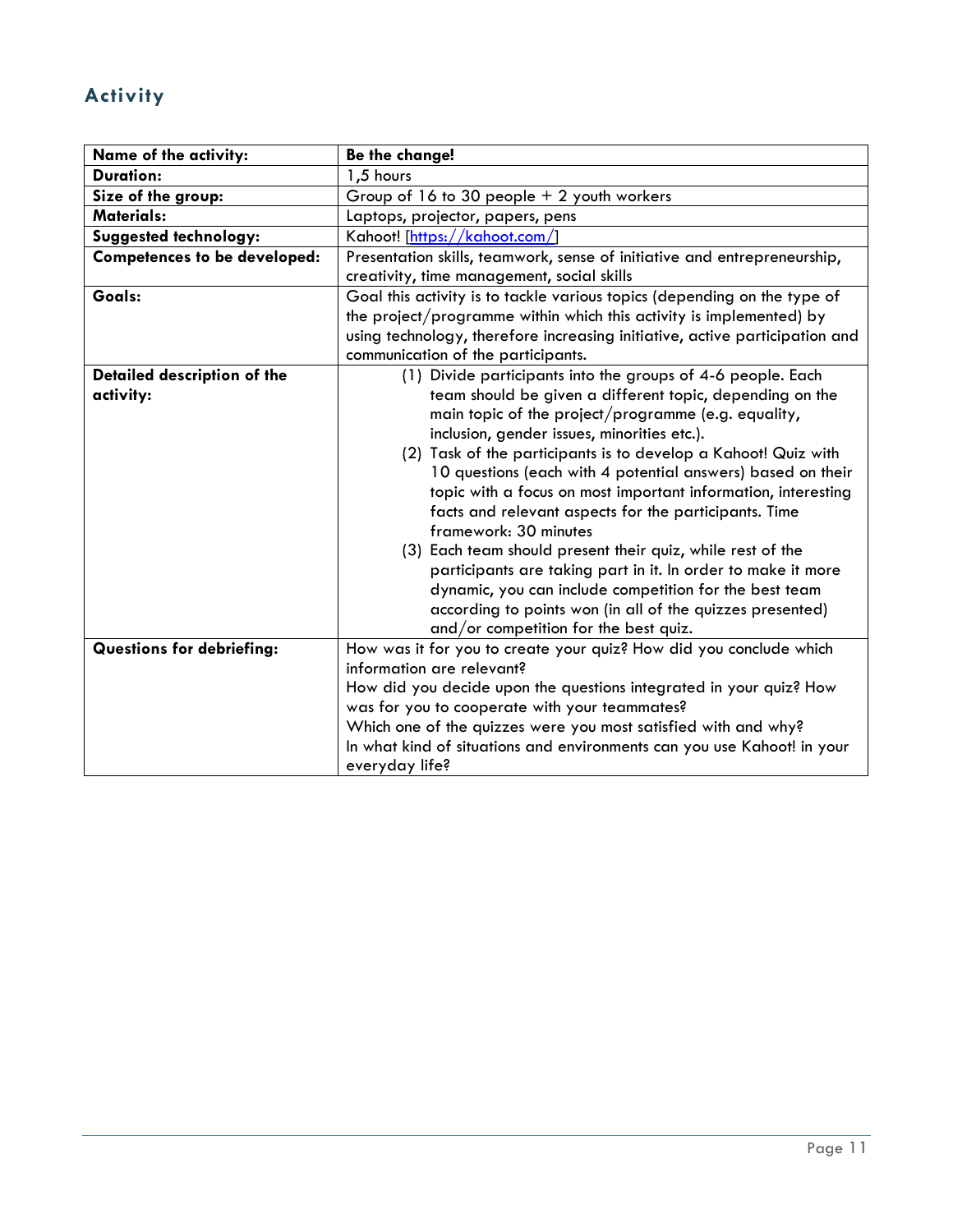#### **A life without filters**



# Active citizenship & Political participation

## **Practical examples that use technology for enhancing active citizenship & political participation of young people**

#### **APPLICATIONS**

- (1) **CITIZENS APP** a non-formal, interactive tool, useful to find events, articles as well as other relevant information. It is free and official application of the EU which can be used in different ways such as research or online workshops. [\[http://www.europarl.europa.eu/at-your-service/en/stay](http://www.europarl.europa.eu/at-your-service/en/stay-informed/citizens-app)[informed/citizens-app\]](http://www.europarl.europa.eu/at-your-service/en/stay-informed/citizens-app)
- (2) **EPRS (European Parliament Research Service]**  can be used as a formal tool useful to find information in order to create workshops. EPRS' mission is to provide Members of the European Parliament, and where appropriate parliamentary committees, with independent, objective and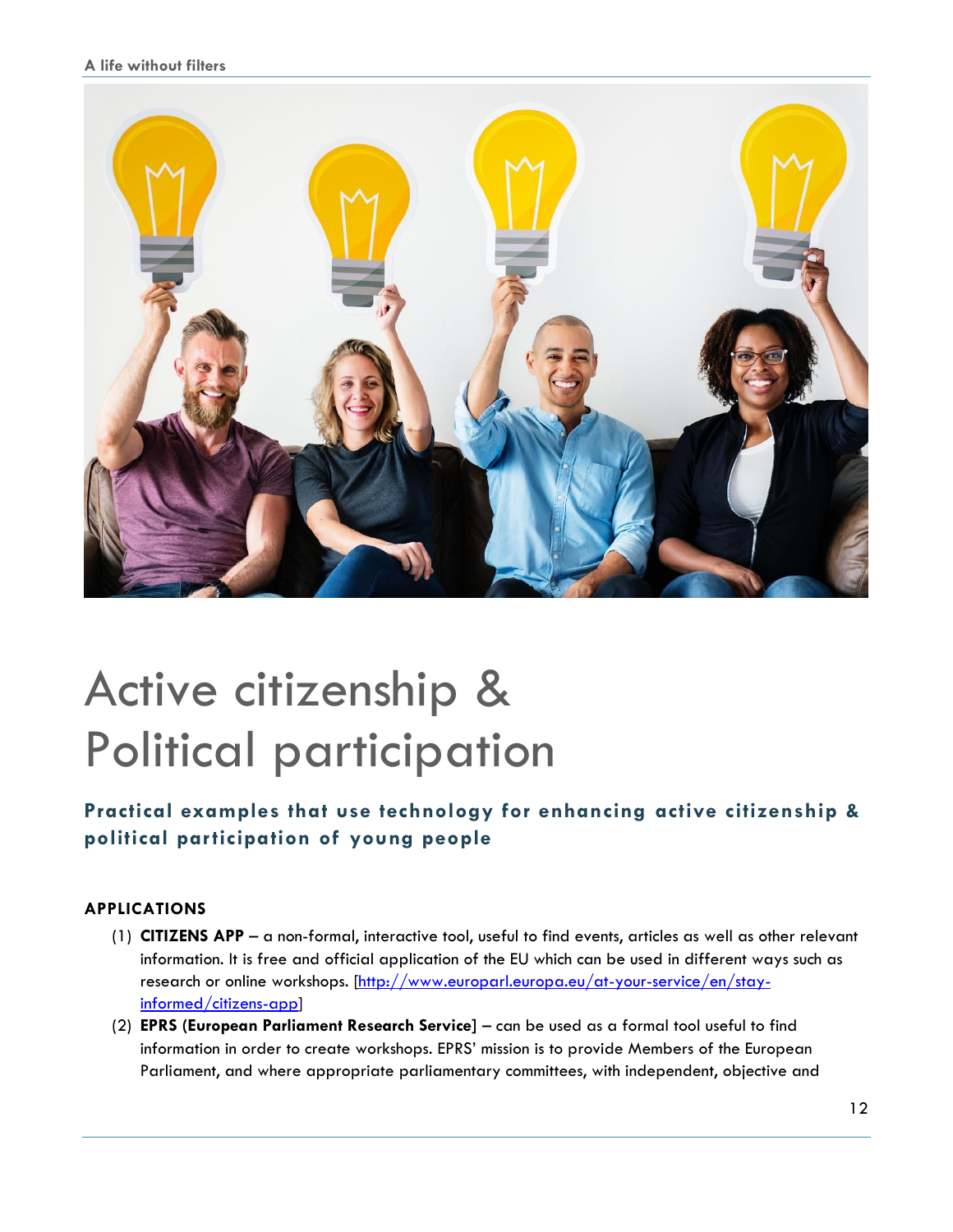authoritative analysis of, and research on, policy issues relating to the European Union, in order to assist them in their parliamentary work. [\[http://www.europarl.europa.eu/at-your-service/en/stay](http://www.europarl.europa.eu/at-your-service/en/stay-informed/research-and-analysis)[informed/research-and-analysis\]](http://www.europarl.europa.eu/at-your-service/en/stay-informed/research-and-analysis)

(3) **RANDOM NATION** – an entertaining game used as a simulation, oriented to political decisions. Random Nation is a fun political simulator which is easy to play but challenging to master. Run a democracy, play politics, set policies, win the presidential election or control the government as a dictator. As president or prime minister you will pass political policies, handle random events and try to stay in power as long as possible.

[\[https://play.google.com/store/apps/details?id=com.rosenburgergames.randomnation&hl=en\\_US\]](https://play.google.com/store/apps/details?id=com.rosenburgergames.randomnation&hl=en_US)

#### **SOCIAL MEDIA**

- (1) **FACEBOOK GROUPS** e.g. Facebook group of the local community can be used as a way to enhance communication among citizens and local self-government, share important information and news, upload pictures, discuss and shape conclusions. It can be used to create polls and actively involve citizens into the process of shaping decisions of their interest. It can also be developed as an application (e.g. "Note for Major" in Slovakia).
- (2) **SOCIAL MEDIA TRENDS** such as challenges or popular hashtags (like #vote or #activecitizens) used to promote a healthy political behavior and make voting or other types of active citizenship more interesting to young people.

#### **DOCUMENTATION**

- (1) **INTERVIEW** using mobile phones and cameras; it can be an interview of citizens within the local community focused on a certain topic (such as political behavior, satisfaction with their city etc.) and it can help the participants to immerse in the local (political) culture.
- (2) **MENTIMETER** used both as a research method before the project, for collecting data or as a tool for interacting with the participants and testing their knowledge about certain topic before, during and at the end of the project. [\[https://www.mentimeter.com/\]](https://www.mentimeter.com/)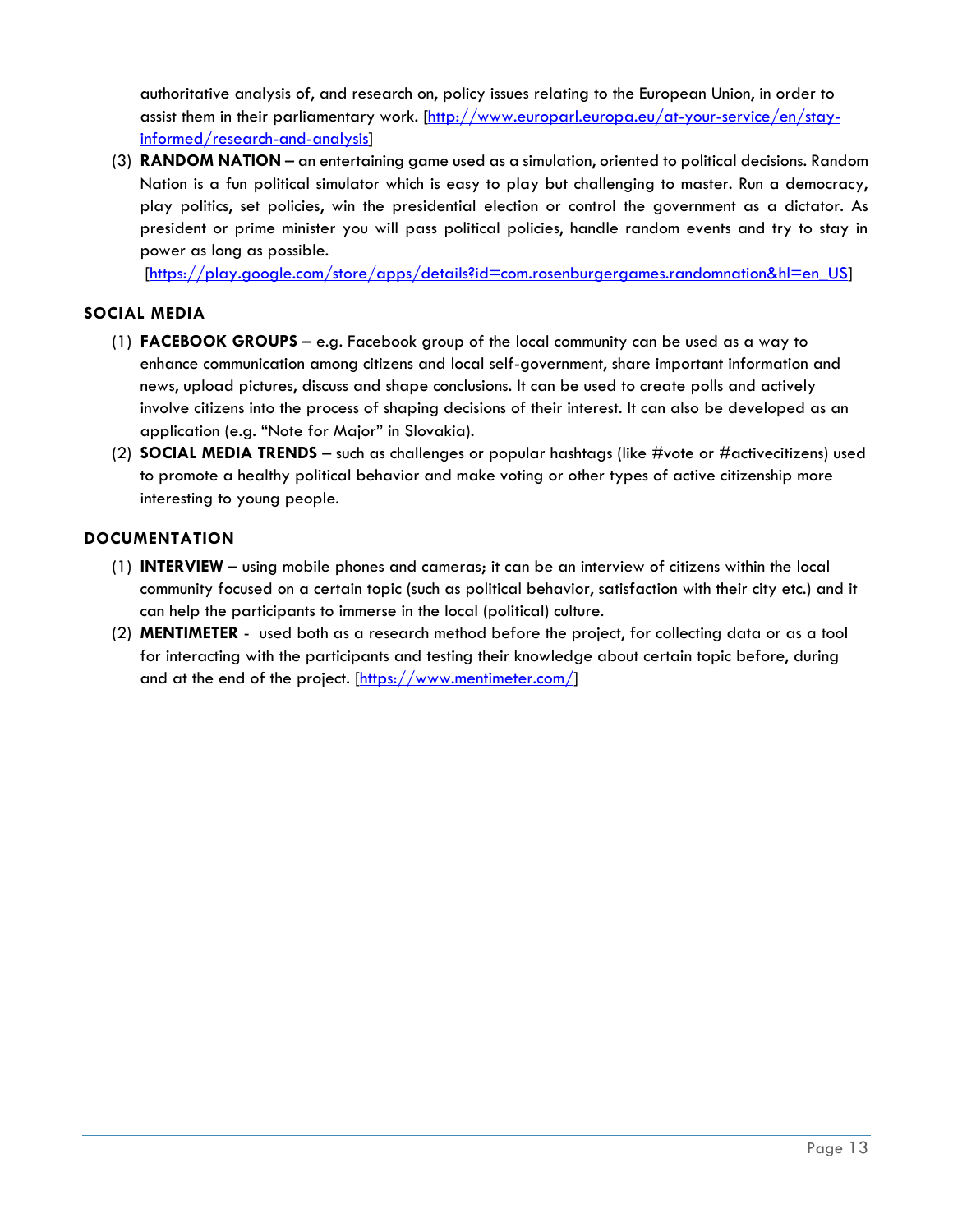## **Activities**

| Name of the activity:               | Check your country                                                    |
|-------------------------------------|-----------------------------------------------------------------------|
| <b>Duration:</b>                    | 1 hour                                                                |
| Size of the group:                  | Group of 15 to 30 people                                              |
| <b>Materials:</b>                   | Smartphones, internet access, papers, pens                            |
| Suggested technology:               | Citizens App [http://www.europarl.europa.eu/at-your-service/en/stay-  |
|                                     | $informed/citizens-app$                                               |
| <b>Competences to be developed:</b> | Communication skills, presentation skills, civic competences          |
| Goals:                              | Goal this activity is to increase knowledge about other countries by  |
|                                     | using official EU application.                                        |
| Detailed description of the         | (1) Divide participants (in case of an international                  |
| activity:                           | project/programme) into mixed international teams of up to            |
|                                     | 5 people. Each team should get 1 EU country (other than               |
|                                     | their own) as a research task.                                        |
|                                     | (2) Instruct the participants to download Citizens App and use it     |
|                                     | as a tool to conduct a research about a given country in              |
|                                     | order to summarize and present relevant information.                  |
|                                     | Time framework: 30 min                                                |
|                                     | (3) Each team should present their country, with a focus on           |
|                                     | findings that were interesting during their research.                 |
| <b>Questions for debriefing:</b>    | How was for you the process of finding information about the given    |
|                                     | country?                                                              |
|                                     | How would you improve information about given country?                |
|                                     | Are there common points and differences among presented countries     |
|                                     | and which ones?                                                       |
|                                     | How can you use Citizens App and similar tools in your everyday life? |
|                                     | How did you like the activity?                                        |

| Name of the activity:               | Seek & Fix                                                                  |
|-------------------------------------|-----------------------------------------------------------------------------|
| <b>Duration:</b>                    | 1,5 hours                                                                   |
| Size of the group:                  | Group of 15 to 30 people                                                    |
| <b>Materials:</b>                   | Smartphones, camera                                                         |
| Suggested technology:               | Smartphones, camera                                                         |
| <b>Competences to be developed:</b> | Communication skills, presentation skills, digital competences, civic       |
|                                     | competences, observation skills                                             |
| Goals:                              | Goal this activity is to increase participants' sense of initiative towards |
|                                     | identifying and solving problems in their community.                        |
| Detailed description of the         | (1) Divide participants (in case of an international                        |
| activity:                           | project/programme) into mixed international teams of up to                  |
|                                     | 5 people.                                                                   |
|                                     | (2) Instruct the participants to go outside (in the city, town, local       |
|                                     | community) and interview/document the citizens and their                    |
|                                     | opinion about the key issues in their community (e.g.                       |
|                                     | environmental, financial, political etc.). They should also take            |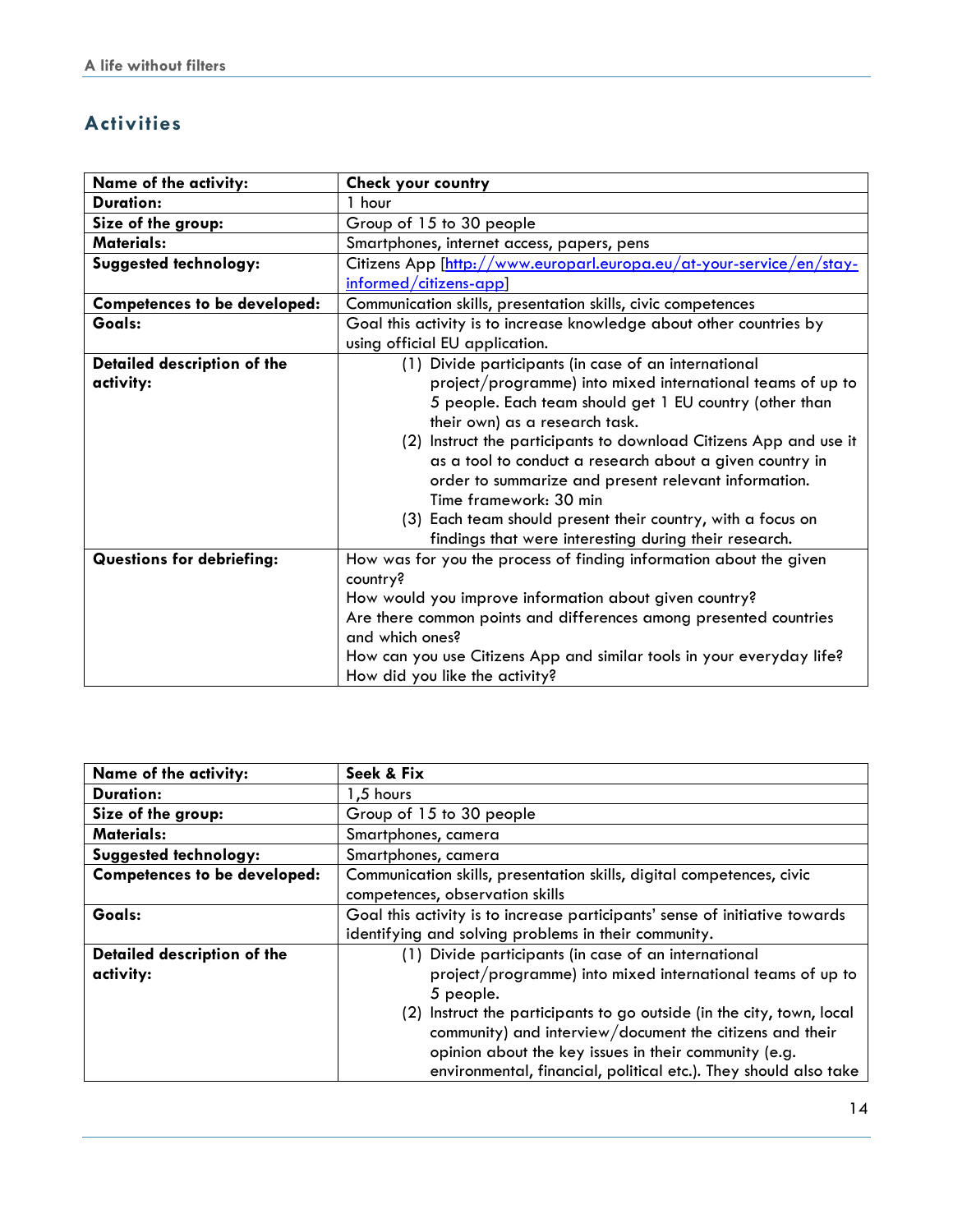|                                  | photos of the things in the local community that they think<br>should be improved/fixed.<br>Time framework: 45 min<br>(3) Each team should present their materials (video, photo) with<br>conclusions on which actions they can take in the local<br>community to address/solve identified issues and which |
|----------------------------------|-------------------------------------------------------------------------------------------------------------------------------------------------------------------------------------------------------------------------------------------------------------------------------------------------------------|
|                                  | technologies (channels they can use).                                                                                                                                                                                                                                                                       |
| <b>Questions for debriefing:</b> | How did you feel when you heard opinions of the citizens and identified<br>certain issues in the community?                                                                                                                                                                                                 |
|                                  | If you were a decision maker, how would you solve identified issues?                                                                                                                                                                                                                                        |
|                                  | What kind of technologies can you use to tackle the issues?                                                                                                                                                                                                                                                 |
|                                  | What kind of channel would you like to have in your community to                                                                                                                                                                                                                                            |
|                                  | address, discuss and solve the local issues?                                                                                                                                                                                                                                                                |